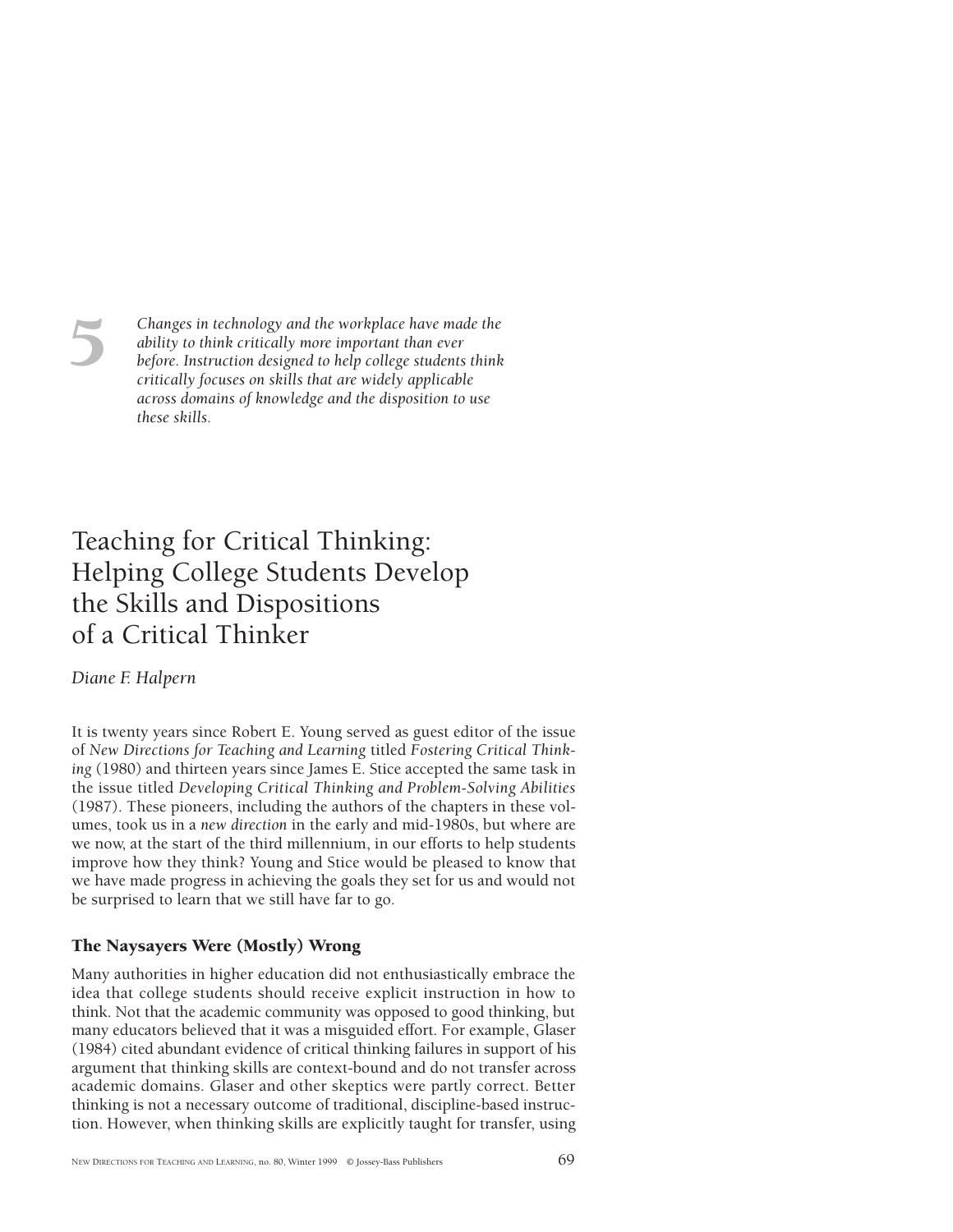multiple examples from several disciplines, students can learn to improve how they think in ways that transfer across academic domains. Rubinstein's highly successful course in problem solving (Rubinstein and Firstenberg, 1987), Lochhead and Whimby's analytical reasoning procedures (1987), and Woods's use of deliberate planning and monitoring (1987), all of which were described in Stice's volume, provided models of successful instruction in critical thinking that eventually swayed even the staunchest critics.

Many colleges and universities in North America now offer courses specifically designed to enhance their students' abilities to think critically, as part of the general education requirements. In fact, critical thinking instruction briefly assumed center stage on our national education agenda when the commission that wrote educational goals for the United States for the year 2000 established the following goal: "The proportion of college graduates who demonstrate an advanced ability to think critically, communicate effectively, and solve problems will increase substantially" (National Education Goals Panel, 1991, p. 62). Although support for the development of college-level thinking skills was a nonpartisan issue, with backing from both the Bush and Clinton administrations, no funding was ever provided to make this goal a reality. Nevertheless, dedicated professors and concerned community leaders have continued to define the enhancement of critical thinking as a primary reason for higher education.

## Definitions and Assumptions

Young began his edited volume on critical thinking by asking, "Critical thinking: What is it?" (1980, p. viii). Although a variety of definitions has been offered in the intervening decades, most include the same underlying principles. Critical thinking refers to the use of cognitive skills or strategies that increase the probability of a desirable outcome. Critical thinking is purposeful, reasoned, and goal-directed. It is the kind of thinking involved in solving problems, formulating inferences, calculating likelihoods, and making decisions. Critical thinkers use these skills appropriately, without prompting, and usually with conscious intent, in a variety of settings. That is, they are predisposed to think critically. When we think critically, we are evaluating the outcomes of our thought processes—how good a decision is or how well a problem is solved (Halpern, 1996, 1998). This definition is broad enough to encompass a variety of viewpoints, so critical thinking can be taught as argument analysis (see, for example, Kahane, 1997), problem solving (Mayer, 1992), decision making (Dawes, 1988), or cognitive process (Rabinowitz, 1993). Regardless of the academic background of the instructor or the language used to describe critical thinking, all of these approaches share a set of common assumptions: there are identifiable critical thinking skills that can be taught and learned, and when students learn these skills and apply them appropriately, they become better thinkers.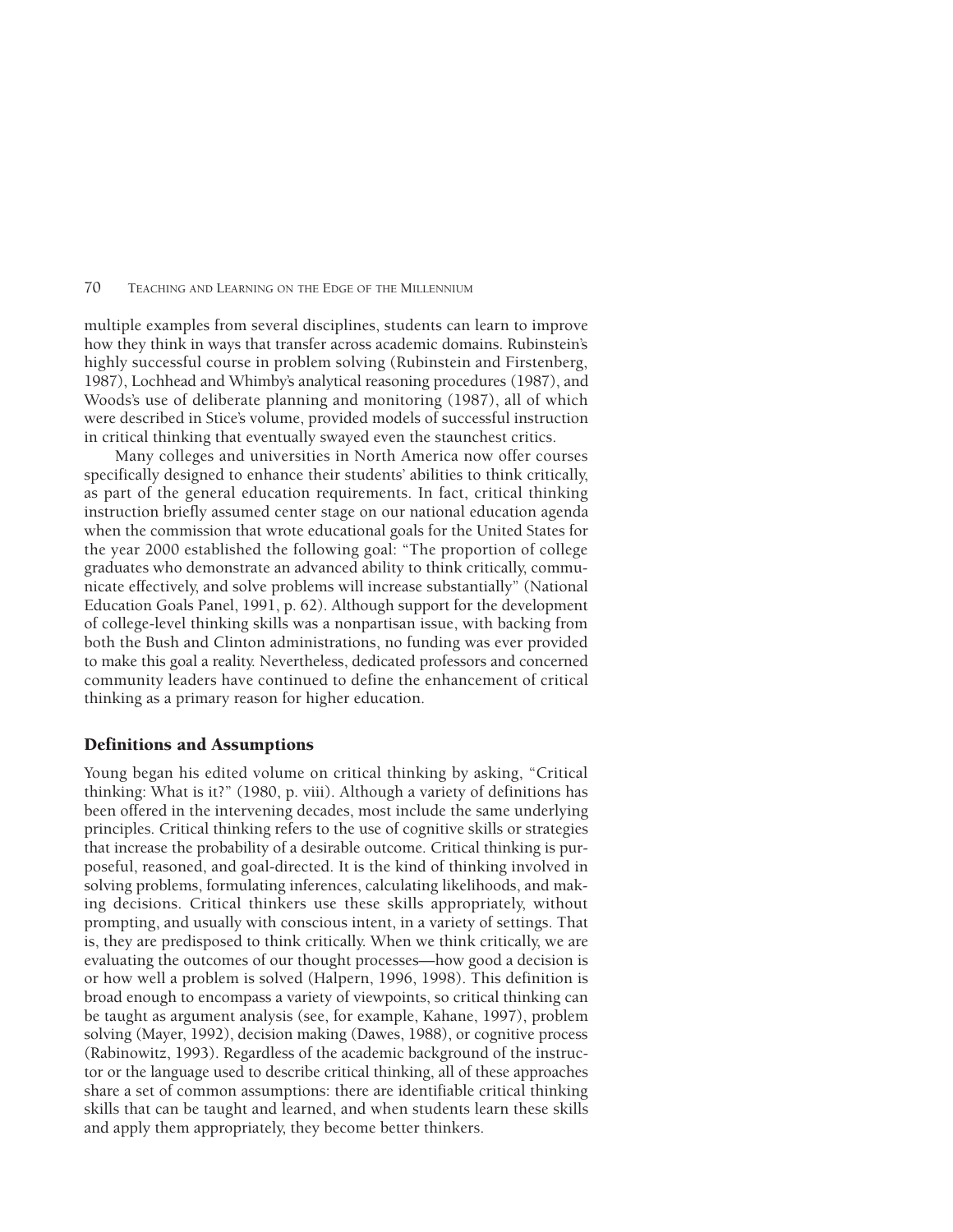#### Exciting Changes

For some college faculty, the new emphasis on critical thinking instruction has fundamentally altered what and how they teach. For example, there are several national efforts to teach statistics as a broadly applicable critical thinking skill, instead of teaching it as technique for data analysis (for example, Smith, 1995). Many of these new courses, with excellent materials for teaching and learning, are available on the Internet so that they can be adopted and modified by faculty who want to try new ways of teaching but do not know how to get started. A stellar example is a course called Chance, which has been designed to teach statistical principles using a variety of real-world problems and materials. It has an active Web site (www.dartmouth .edu /~chance/course/course.html) with courses being offered by local faculty on multiple college campuses, including Spelman, Grinnell, Dartmouth, Middlebury, and the University of Vermont. Real-life subject areas covered in these courses include polls and surveys, lotteries, AIDS, DNA fingerprinting, and smoking.

There are numerous places on the Web where faculty can find help if they want to change the focus of any course to make it more thinking skills based. Many of these sites are administered within individual disciplines. In psychology, the field I know best, there is a general-purpose site for collegelevel psychology courses called, appropriately, Psychplace. It contains learning activities designed to help students think critically about issues in the discipline (www.psychplace.com). One recent example from this site provides instruction in the use of argument analysis skills, featuring a debate by two psychologists over the importance of parents to the development of their children. In this example, critical thinking skills are applied to course content, with explicit instruction in both the skills and the content. Other teaching materials, including sample syllabi, reading lists, demonstrations, and learning activities, are collected at a site run by the division of the American Psychological Association dedicated to the teaching of psychology. The on-line materials are available, free of charge, at the Office of On-Line Teaching Resources in Psychology (www.lemoyne.edu/OTRP/).

The changing nature of technology has not only provided us with more and better ways to teach in general but has also increased the need for the skills of critical thinking. The easy availability, with just a few keystrokes, of massive amounts of information has made the ability to evaluate and sort information more important than ever. Furthermore, much of the information available on the Internet is not reliable, and some of it is deliberately and dangerously deceptive (as on sites that tout miracle cures for serious illnesses or offer deliberately biased accounts of history or current events). Thus the ability to judge the credibility of an information source has become an indispensable critical thinking skill that needs to be deliberately and repeatedly taught in college and earlier.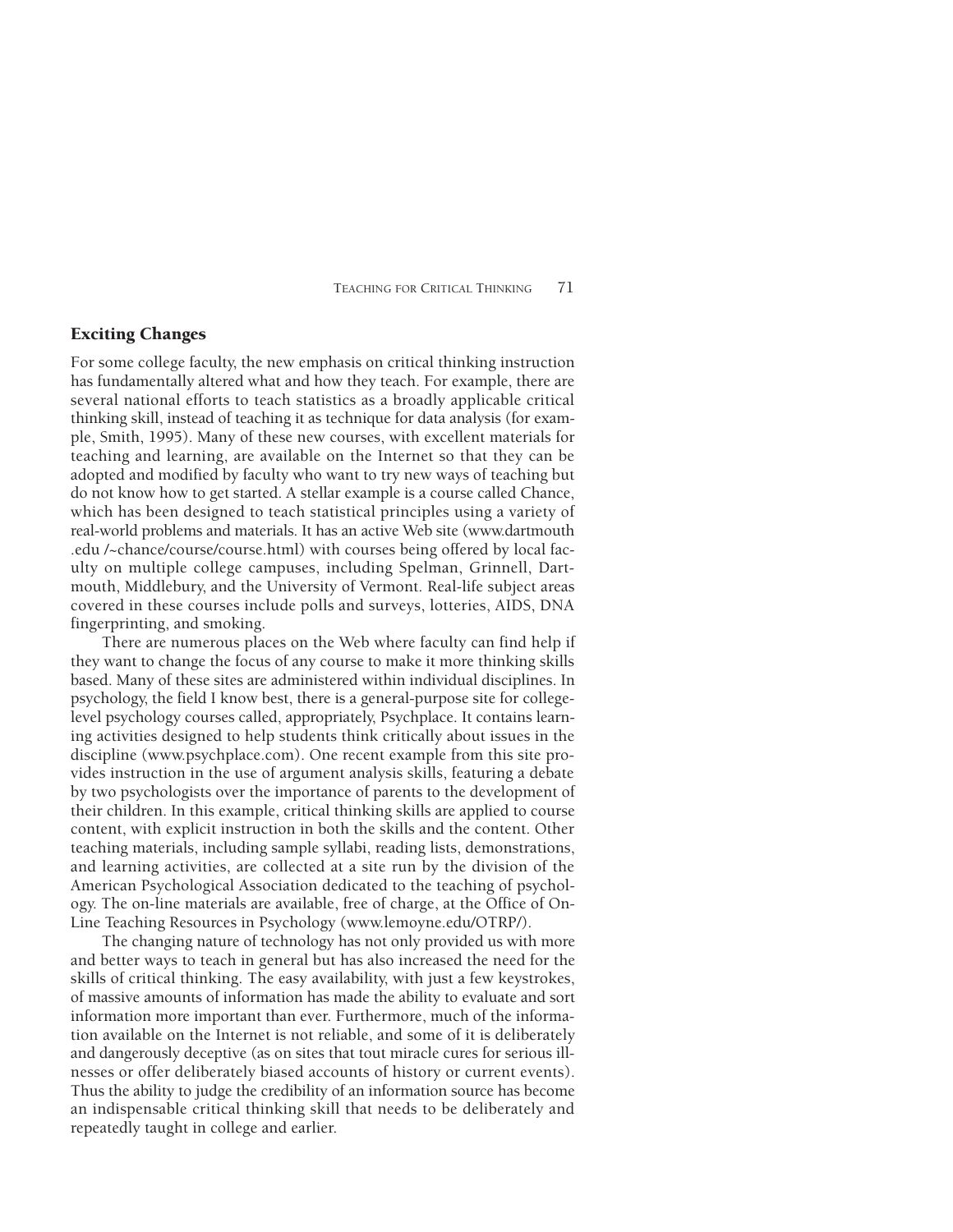## Dispositions for Critical Thinking

Another major change since the earlier editions of *New Directions for Teaching and Learning* that focused on critical thinking is the recognition that critical thinking instruction must also address student dispositions. It is not enough to teach college students the skills of critical thinking if they are not inclined to use them. Critical thinking is more than the successful use of the right skill in an appropriate context. It is also an attitude or disposition to recognize when a skill is needed and the willingness to exert the mental effort needed to apply it. Sears and Parsons (1991) call these dispositions the *ethic* of a critical thinker. Lazy or sloppy thinkers may have a large repertoire of critical thinking skills but not be inclined to use any of them. No one can develop expertise in any area without engaging in the effortful processes of thinking (see Wagner, 1997). Thus we need to find ways to make students value good thinking and the work that is needed to achieve that goal.

### The How of Critical Thinking Instruction: A Four-Part Model

I recently proposed a four-part model of instruction for critical thinking (Halpern, 1998). Not surprisingly, it includes two parts we have already discussed—instruction in the skills and dispositions for critical thinking but it also includes *structure training* as a means of improving the probability that students will recognize when a particular thinking skill is needed, even in a novel context. The problem in learning thinking skills that are needed in multiple contexts is that there are no obvious cues in the novel contexts that can trigger the recall of the thinking skill. With structure training, students are taught to create retrieval cues from the structural aspects of a problem or an argument so that when these structural aspects are present in the novel context, they can serve as cues for retrieval. I borrowed the term from Hummel and Holyoak (1997), who identified structure sensitivity as a fundamental property that underlies human thought: "First thinking is structure sensitive. Reasoning, problem solving, and learning . . . depend on a capacity to code and manipulate relational knowledge" (p. 427). For example, students may be able to explain why correlation is not causation when presented with this question on an exam but still not recognize that this same principle is operating when they read that children who attend religious schools score higher on standardized tests than those who attend public schools. Specific instruction in recognizing the structure of correlational problems can improve the probability that students will recognize these problems, even when the topic is different.

The last component of critical thinking instruction is *metacognitive monitoring. Metacognition* is usually defined as "what we know about what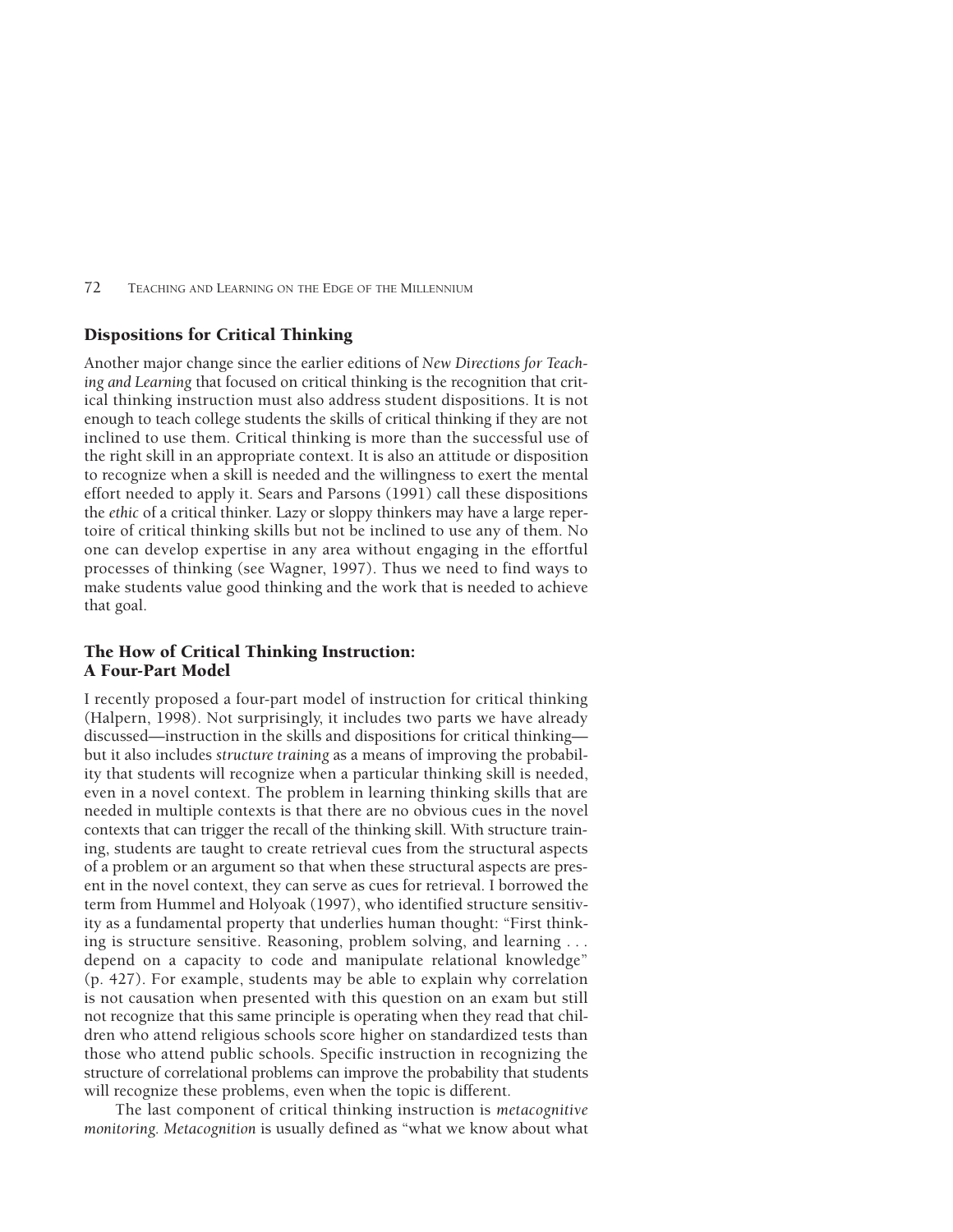we know," so metacognitive monitoring is determining how we can use this knowledge to direct and improve the thinking and learning process. While engaging in critical thinking, students need to monitor their thinking process, checking that progress is being made toward an appropriate goal, ensuring accuracy, and making decisions about the use of time and mental effort. In the jargon of cognitive psychology, metacognitive monitoring serves the executive function of directing the thinking process. It is made overt and conscious during instruction, often by having instructors model their own thinking process, so that the usually private activity of thinking is made visible and open to scrutiny.

#### Using the Principles of Cognitive Psychology

Advances in critical thinking instruction have for the most part been based on the general principles of cognitive psychology, such as those discussed by Marilla Svinicki in Chapter One. Critical thinking instruction uses what we know about the way adults usually think and what has been effective in making positive changes to "thinking in the default mode." Some of the changes have resulted from changes in the world around us—for example, the new demands and challenges of technology; others have been based on past successes that have shown that it is possible to help college students think better. Although it is always tricky to predict the future, I believe that critical thinking instruction will continue to be an important component in college curricula. Workplace demands are becoming increasingly complex, and higher education is more important than ever before. As long as critical thinking is a desired outcome of education, we will need to find ways to help students improve their abilities to think critically and their disposition to use these skills.

#### References

Dawes, R. M. *Rational Choice in an Uncertain World.* Orlando, Fla.: Harcourt Brace, 1988.

- Glaser, R. "Education and Thinking: The Role of Knowledge." *American Psychologist,* 1984, *39,* 93–104.
- Halpern, D. F. *Thought and Knowledge: An Introduction to Critical Thinking.* (3rd ed.) Mahwah, N.J.: Erlbaum, 1996.
- Halpern, D. F. "Teaching Critical Thinking for Transfer Across Domains: Disposition, Skills, Structure Training, and Metacognitive Monitoring." *American Psychologis*t, 1998, *53,* 449–455.
- Hummel, J. E., and Holyoak, K. J. "Distributed Representations of Structure: A Theory of Analogical Access and Mapping." *Psychological Review,* 1997, *104,* 427–466.
- Kahane, H. *Logic and Contemporary Rhetoric.* (8th ed.) Belmont, Calif.: Wadsworth, 1997.
- Lochhead, J., and Whimby, A. "Teaching Analytic Reasoning Through Think-Aloud Pair Problem Solving." In J. E. Stice (ed.), *Developing Critical Thinking and Problem-Solving Abilities.* New Directions for Teaching and Learning, no. 30. San Francisco: Jossey-Bass, 1987.
- Mayer, R. E. *Thinking, Problem Solving, Cognition.* New York: Freeman, 1992.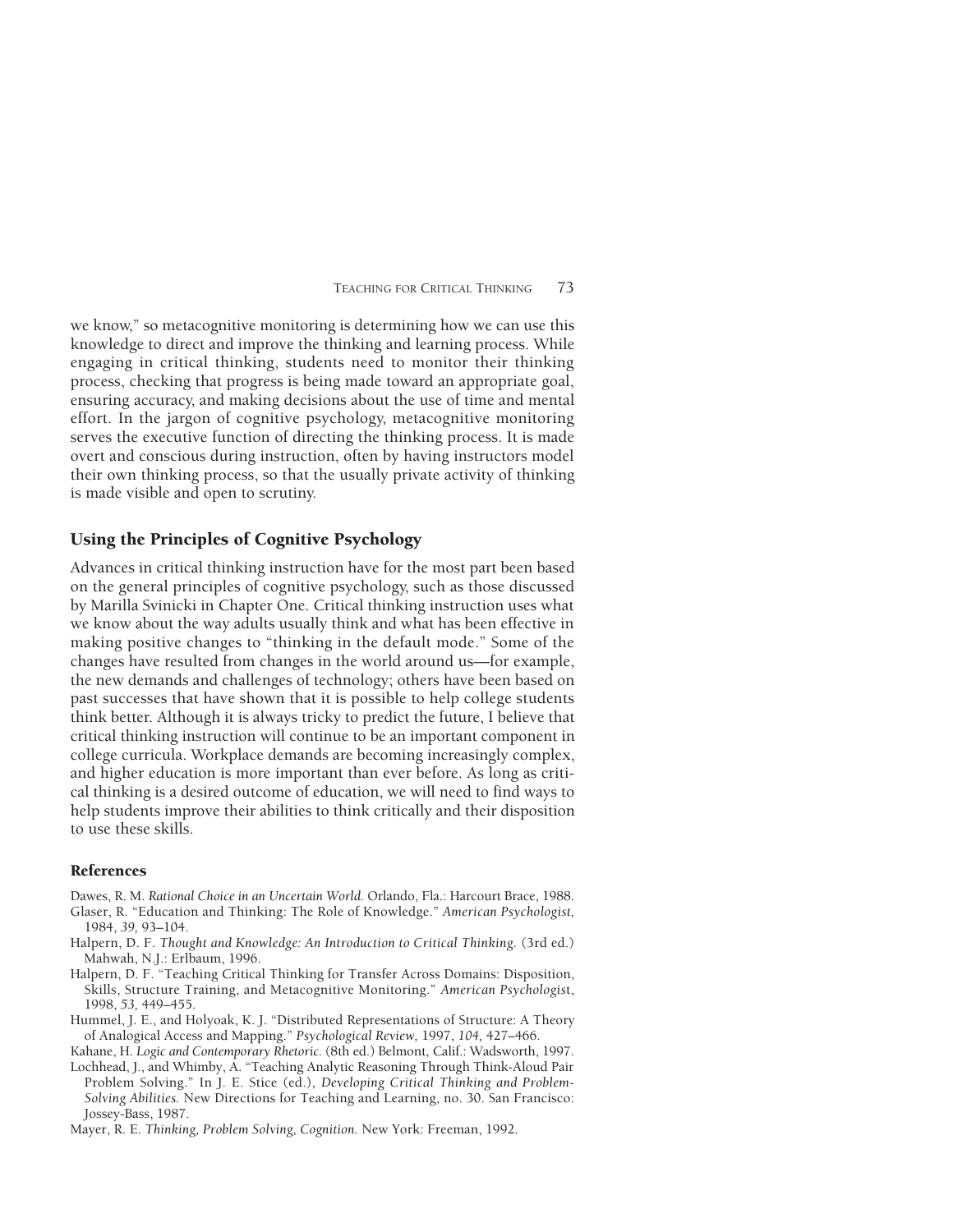- National Education Goals Panel. *The National Education Goals Report: Building a Nation of Learners.* Washington, D.C.: U.S. Government Publishing Office, 1991.
- Rabinowitz, M. (ed.). *Cognitive Science Foundations of Instruction.* Hillsdale, N.J.: Erlbaum, 1993.
- Rubinstein, M. F., and Firstenberg, I. R. "Tools for Thinking." In J. E. Stice (ed.), *Developing Critical Thinking and Problem-Solving Abilities.* New Directions for Teaching and Learning, no. 30. San Francisco: Jossey-Bass, 1987.
- Sears, A., and Parsons, J. "Toward Critical Thinking as an Ethic." *Theory and Research in Social Education,* 1991, *19,* 45–46.
- Smith, P. C. "Assessing Writing and Statistical Competence in Probability and Statistics." *Teaching of Psychology,* 1995, *22,* 49–51.
- Stice, J. E. *Developing Critical Thinking and Problem-Solving Abilities.* New Directions for Teaching and Learning, no. 30. San Francisco: Jossey-Bass, 1987.
- Wagner, R. K. "Intelligence, Training, and Employment." *American Psychologist,* 1997, *52,* 1059–1069.
- Woods, D. R. "How Might I Teach Problem Solving?" In J. E. Stice (ed.), *Developing Critical Thinking and Problem-Solving Abilities.* New Directions for Teaching and Learning, no. 30. San Francisco: Jossey-Bass, 1987.
- Young, R. E. (ed.). *Fostering Critical Thinking.* New Directions for Teaching and Learning, no. 3. San Francisco: Jossey-Bass, 1980.